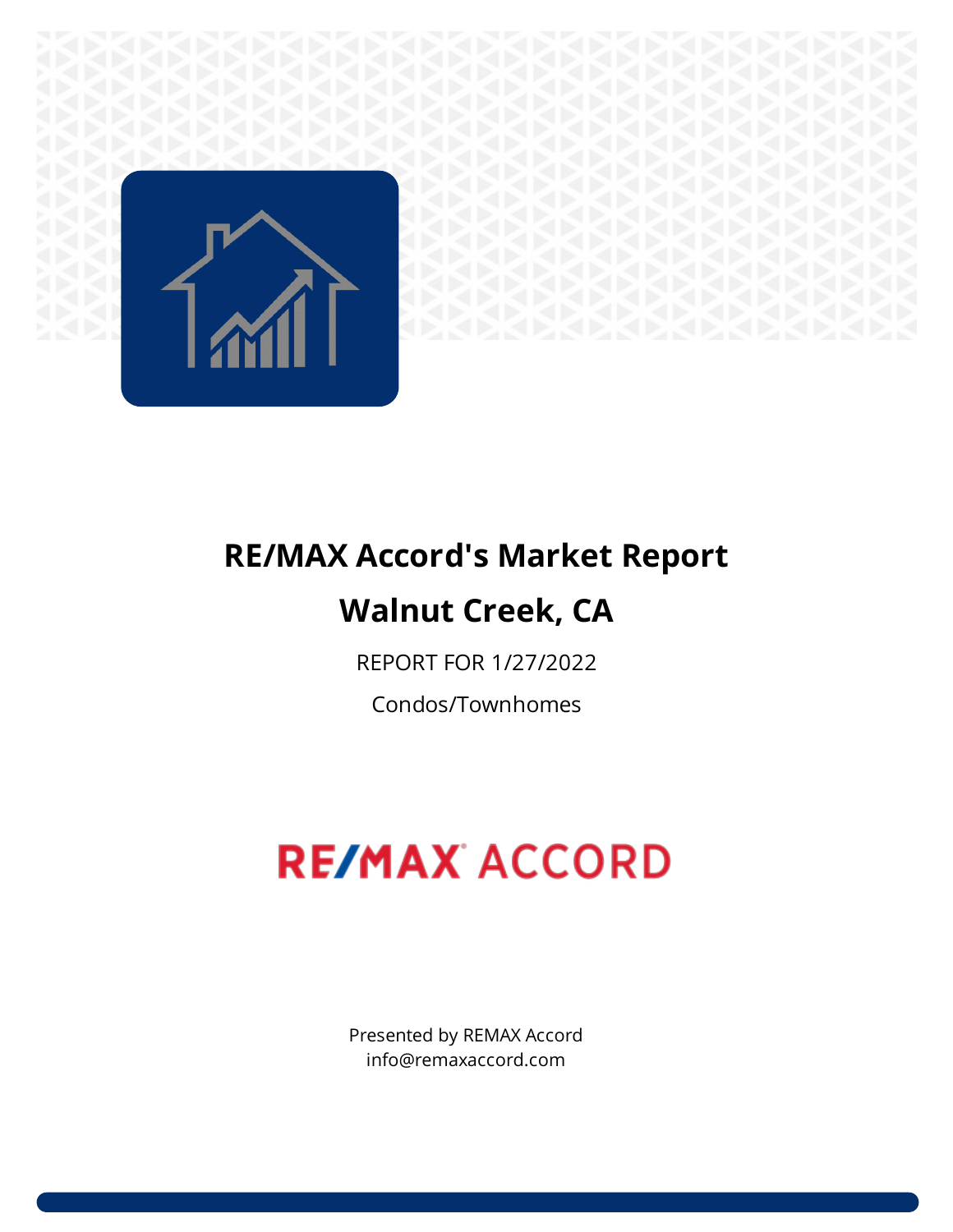### **Walnut Creek, CA**

This week the median list price for Walnut Creek, CA is \$649,450 with the market action index hovering around 82. This is an increase over last month's market action index of 80. Inventory has increased to 48.

#### Market Action Index

This answers "How's the Market?" by comparing rate of sales versus inventory.



**Strong Seller's Market**

Home sales continue to outstrip supply and the Market Action Index has been moving higher for several weeks. This is a Seller's market so watch for upward pricing pressure in the near future if the trend continues.

#### Real-Time Market Profile

| <b>Median List Price</b>        |  | \$649,450 |  |  |  |  |  |
|---------------------------------|--|-----------|--|--|--|--|--|
| Median Price of New<br>Listings |  | \$694,450 |  |  |  |  |  |
| Per Square Foot                 |  | \$542     |  |  |  |  |  |
| Average Days on<br>Market       |  | 28        |  |  |  |  |  |
| Median Days on<br>Market        |  | 7         |  |  |  |  |  |
| <b>Price Decreased</b>          |  | 10%       |  |  |  |  |  |
| Price Increased                 |  | $0\%$     |  |  |  |  |  |
| Relisted                        |  | 0%        |  |  |  |  |  |
| Inventory                       |  | 48        |  |  |  |  |  |
| Median Rent                     |  | \$2,605   |  |  |  |  |  |
| <b>Market Action</b>            |  | 82        |  |  |  |  |  |
| <b>Strong Seller's Market</b>   |  |           |  |  |  |  |  |

#### Market Segments

Each segment below represents approximately 25% of the market ordered by price.

| <b>Median Price</b> | Sq. Ft. | <b>Lot Size</b>          | <b>Beds</b>           | <b>Bath</b> | Age | <b>New</b> | <b>Absorbed</b> | <b>DOM</b> |
|---------------------|---------|--------------------------|-----------------------|-------------|-----|------------|-----------------|------------|
| \$954,500           | 1,523   | $0 - 4,500$ sqft         | 2                     |             | 10  | 6          |                 | 3          |
| \$775,000           | 1,210   | $0 - 4,500$ sqft         | $\mathbf{2}^{\prime}$ | 2           | 49  |            | 5               | 3          |
| \$538,000           | 1,104   | $\overline{\phantom{a}}$ |                       | 2           | 50  |            | 5               | 0          |
| \$356,950           | 884     | -                        |                       |             | 50  | 4          | 3               | 28         |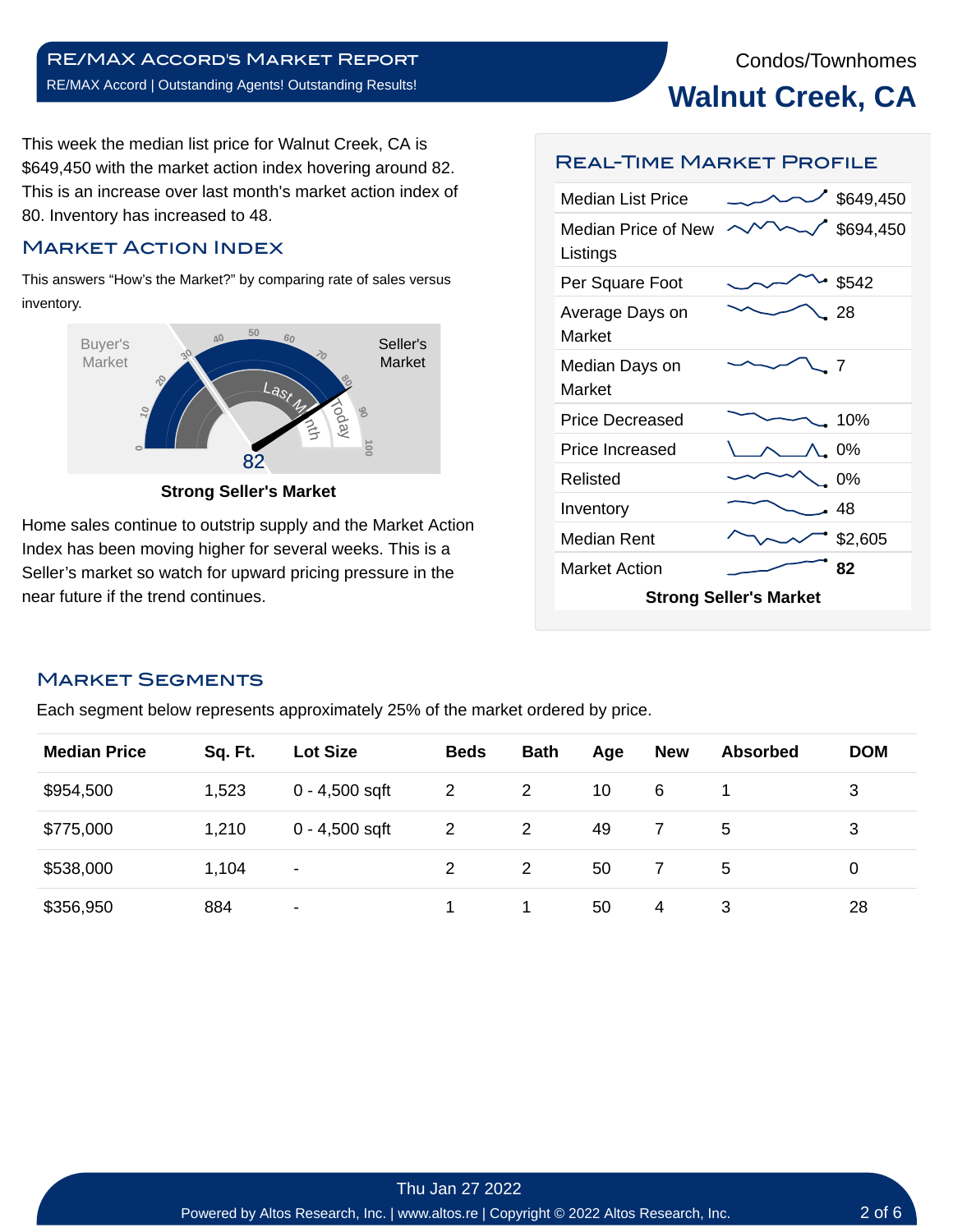Condos/Townhomes **Walnut Creek, CA**

#### **MEDIAN LIST PRICE**

The market appears to be hovering around this plateau. Look for a persistent change in the Market Action Index before we see prices deviate significantly from here.



#### **SEGMENTS**

Prices have settled at a price plateau across the board. Prices in all four quartiles are basically mixed. Look for a persistent shift (up or down) in the Market Action Index before prices move from these current levels.

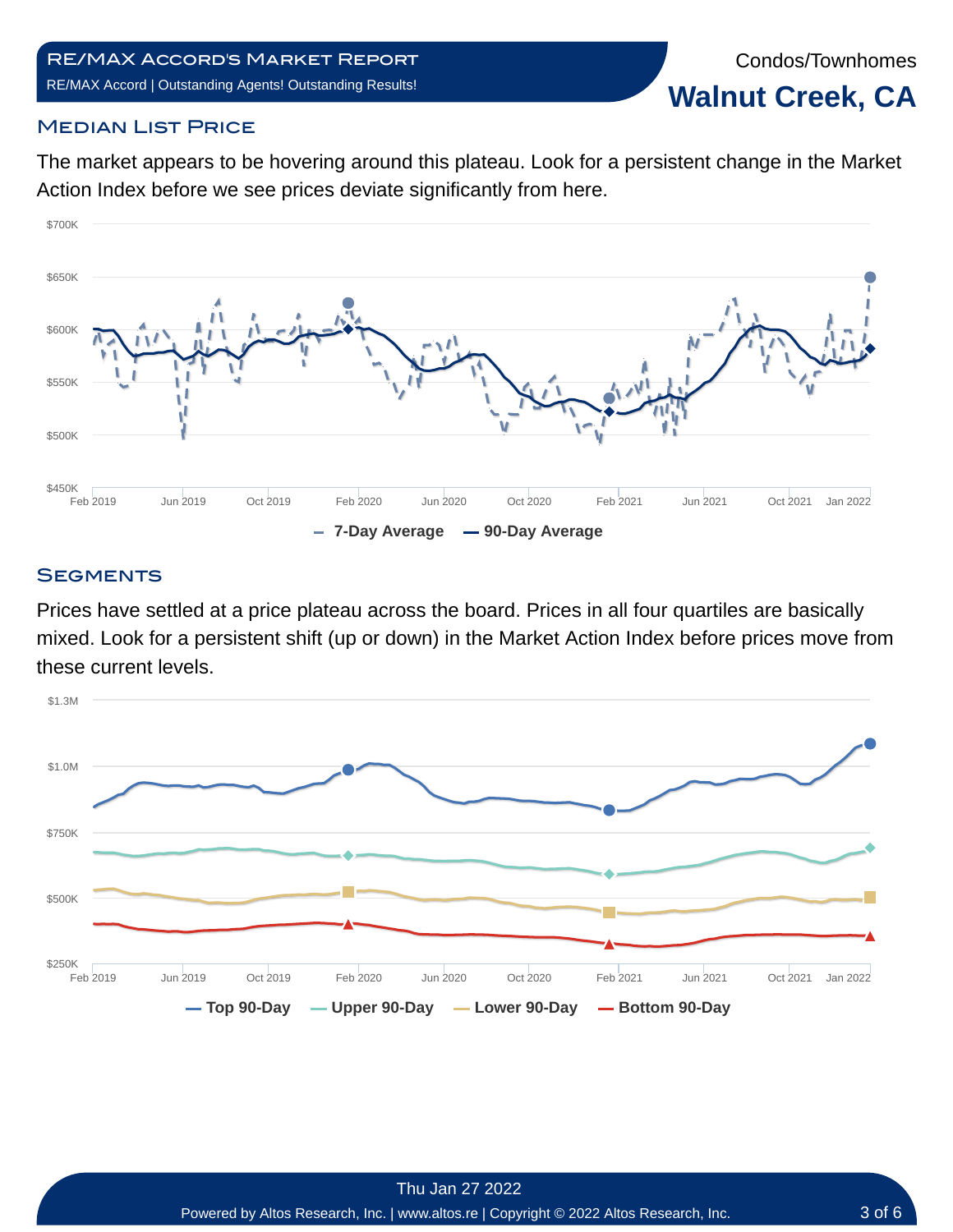Condos/Townhomes **Walnut Creek, CA**

#### **PRICE PER SQUARE FOOT**

The value placed on homes continues to increase, despite the fact that prices in general have remained basically flat. These conditions can arise when inventory is light and more, smaller homes have more influence on overall prices.



#### **INVENTORY**

Inventory has been falling in recent weeks. Note that declining inventory alone does not signal a strengthening market. Look to the Market Action Index and Days on Market trends to gauge whether buyer interest is changing with the available supply.

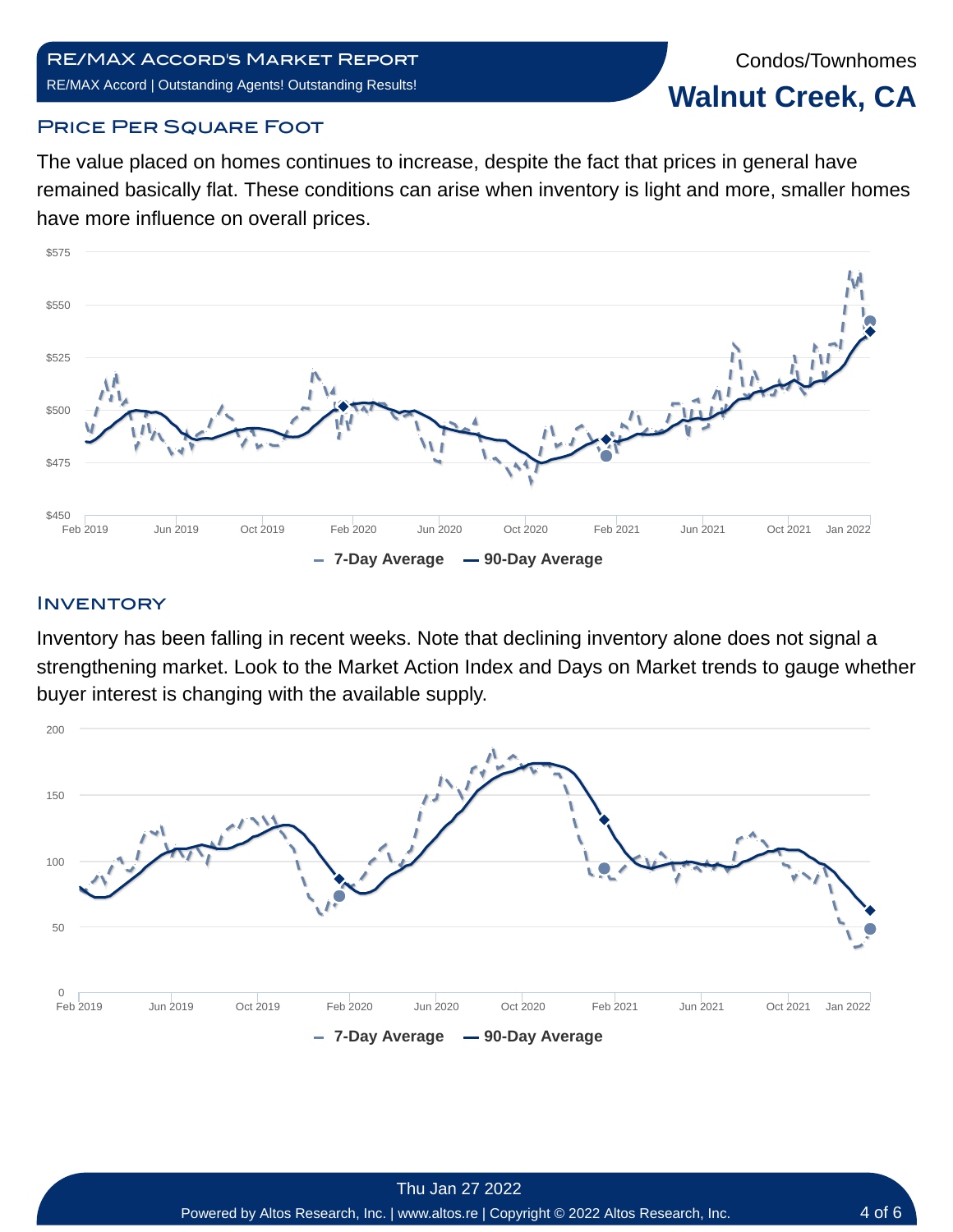Condos/Townhomes **Walnut Creek, CA**

#### Market Action Index

Home sales continue to outstrip supply and the Market Action Index has been moving higher for several weeks. This is a Seller's market so watch for upward pricing pressure in the near future if the trend continues.



#### **MARKET ACTION SEGMENTS**

Not surprisingly, all segments in the market are showing high levels of demand. Watch the quartiles for changes before the whole market changes. Often one end of the market (e.g. the high-end) will weaken before the rest of the market and signal a slowdown for the whole group.